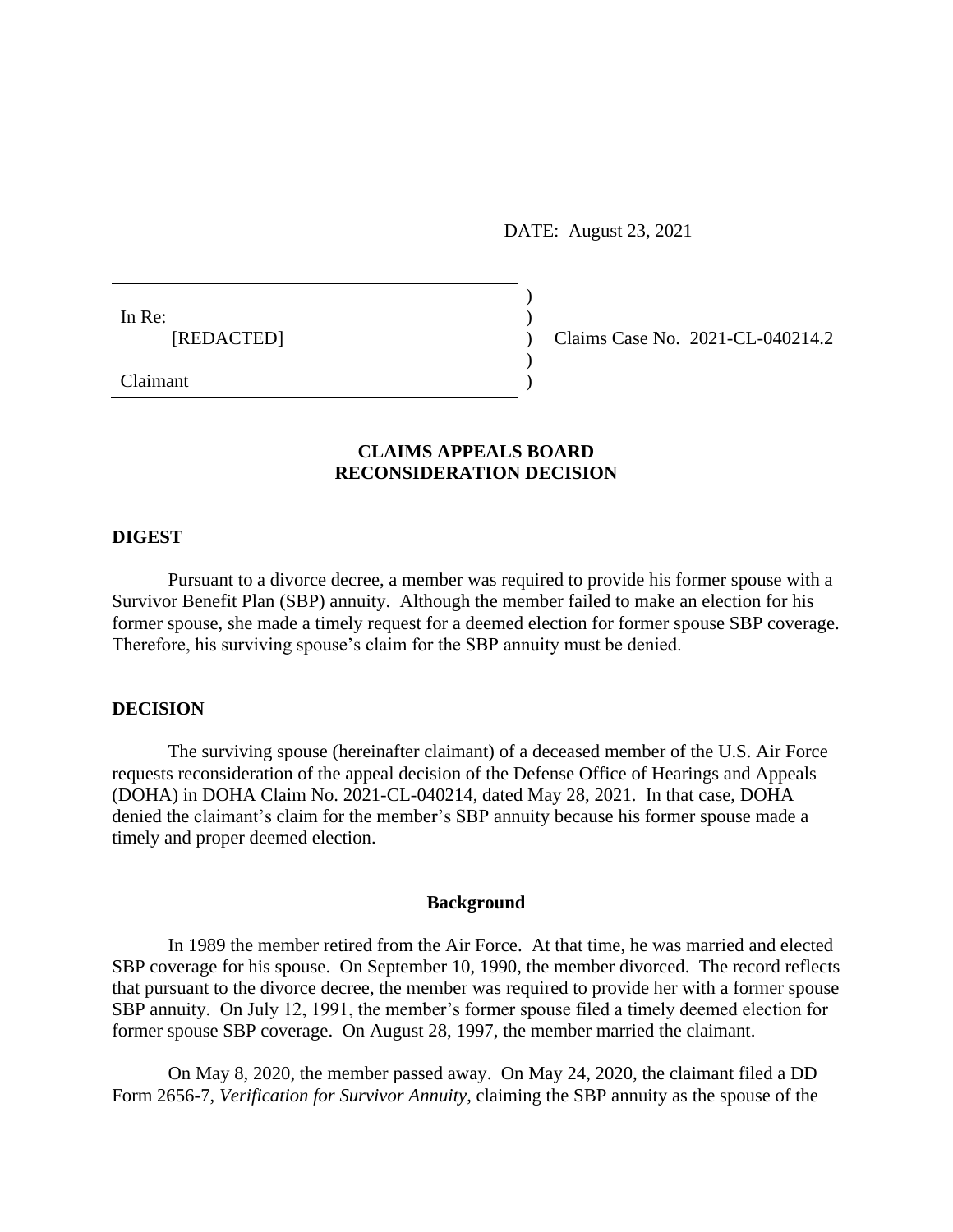member. On June 25, 2020, DFAS denied the claim on the basis that the member's former spouse requested a timely deemed election and was entitled to the SBP annuity. On July 8, 2020, the claimant appealed DFAS's denial of her claim. The claimant stated that the member's former spouse remarried before reaching the age of 55.

In the appeal decision, the DOHA attorney examiner upheld DFAS's denial of the SBP annuity claim. He explained that the record contained evidence that the member's former spouse, through her attorney, properly deemed the former spouse SBP election within one year of the divorce. He also advised the claimant that while the former spouse may have remarried prior to reaching the age of 55, her marriage did not end her eligibility for the SBP annuity.

In her request for reconsideration, the claimant appears to be questioning the appropriateness of a portion of her late husband's monthly retired pay being directly paid to his former spouse since she remarried before she turned 55. She states that she was married to the member for over 22 years until his death and should be entitled to those payments.

### **Discussion**

Claims against the government may be allowed only for expenses authorized by statute or regulation. *See* DOHA Claims Case No. 2018-CL-080208.2 (August 29, 2019); and DOHA Claims Case No 2017-CL-041103.2 (August 31, 2017). Regulations that are promulgated pursuant to an express statutory authority have the force and effect of law, and our DOHA cannot issue a determination at variance with such regulations. *See* DOHA Claims Case No. 2011-CL-101402.2 (February 9, 2012).

The SBP, 10 U.S.C. §§ 1447-1455, is an income maintenance program for survivors of retired military members. A member may elect coverage for a former spouse. *See* 10 U.S.C. § 1448(b)(3). Spousal coverage ends upon divorce. If a member divorces and wishes to provide SBP coverage for a former spouse, the member must notify DFAS in writing. If the member is required under the terms of a divorce decree to provide SBP coverage for the former spouse and fails or refuses to do so, the former spouse has one year from the date of the divorce to request a deemed election pursuant to 10 U.S.C. § 1450(f)(3).

In this case, the member at retirement in 1989 elected spouse SBP coverage and this coverage as the member's spouse beneficiary ended with his divorce in September 1990. The record reflects that their divorce decree designated her as the beneficiary of the member's SBP. The former spouse timely submitted her request for a deemed election to DFAS. If the member subsequently acquires a spouse, a former spouse election prevents an annuity to that spouse. *See*  DOHA Claims Case No. 2020-CL-120203.2 (June 21, 2021).

We believe that the claimant may be confusing the marital award of a portion of the member's disposable monthly retired pay under the Uniformed Services Former Spouses' Protection Act (USFSPA) to his former spouse with the former spouse's deemed election request for SBP coverage. Apparently, the divorce decree, in addition to awarding the former spouse SBP coverage, awarded her a portion of the member's monthly disposable retired pay. There is